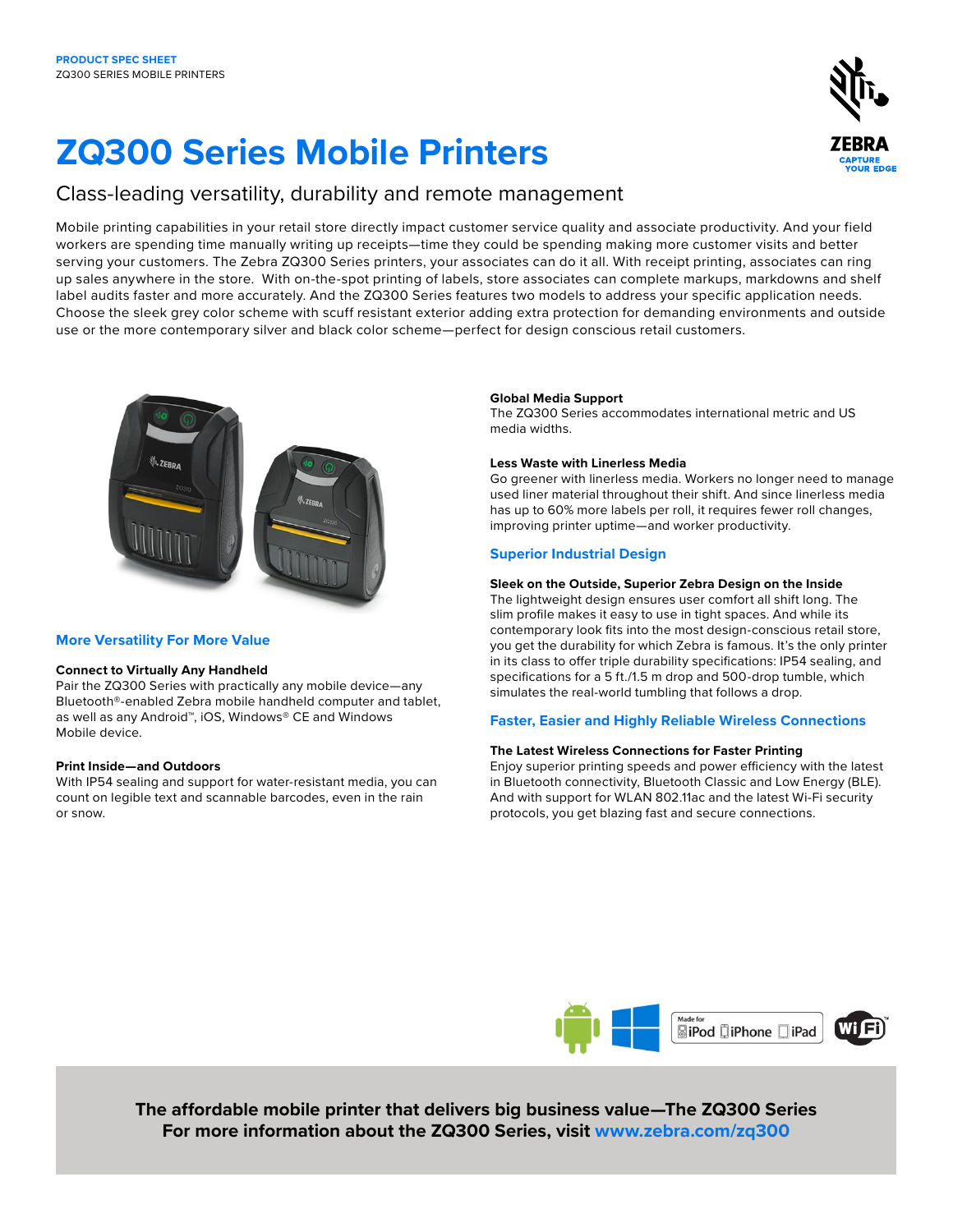## **Robust and Reliable Connectivity**

Zebra's patented Power Smart Print Technology™ offloads processing from the printer CPU, freeing up processing power to better manage wireless communications, giving you more consistent and dependable wireless connections for maximum productivity.

## **Split-Second, Tap-To-Pair Simplicity**

The integrated NFC tag allows users to pair the ZQ300 Series with any Zebra NFC-enabled mobile device with a quick tap. Even new and temporary workers are up and running in seconds.

## **Maximize Battery Power and Minimize Battery Management Time and Cost**

## **Full-Shift Power and Extraordinary Battery Management**

The PowerPrecision+ 2280 mAh battery, a unique sleep mode, plus patented Power Smart Print Technology™ combine to minimize power requirements, offering one of the longest cycle times in this class. A wealth of battery metrics makes it easier than ever to identify and replace aging batteries before they impact productivity.

## **Power-Saving Sleep Mode with Instant Wake**

This intelligent printer automatically enters sleep mode when it is idle, and automatically wakes up upon receipt of a printing job.

## **Reduce Battery Power Consumption Up to 30 Percent**

While competitive devices provide a constant level of power, the ZQ300 Series print speed is adjusted dynamically in real time with patented Power Smart Print Technology™—using many factors, including motor torque, battery and print head temperature, print density and more. As a result, power consumption is reduced by an average of 20 to 30 percent per battery cycle.

## **The Most Charging Options for Maximum Flexibility and Scalability**

Multi-slot printer and battery chargers—which can also accommodate select Zebra mobile computers—make it easy to cost-effectively create a rack-based backroom charging station for all your devices. Single-slot printer and battery chargers are ideal on any desk. And with the AC-to-USB power adapter, users can simply plug the printer into any outlet to charge.

## **Superior Printer Management**

## **Industry-First Application for Easy, Remote Management**

Zebra's one-of-a-kind Bluetooth Remote Management application gives you real-time visibility and remote management of all

ZQ300 Series printers that are connected to any Android device via Bluetooth. This application collects and sends a wealth of information about the ZQ300 Series to your Mobile Device Management (MDM) solution—either Zebra's Printer Profile Manager Enterprise printer management software or SOTI MobiControl. Now, the same tool you use to remotely manage your other mobile devices also allows you to easily update, monitor and troubleshoot your mobile printers, all in real-time from a remote central location. And since this solution utilizes a secondary Bluetooth communication channel, it won't interfere with ZQ300 Series printing.

## **Zebra Print DNA–Your Printers' Built-In Advantage**

Print DNA's suite of software capabilities leverages everything we've learned about technology, users and thousands of use cases. Stay a step ahead with remote management tools, heightened security, and ongoing updates, so your printers work at their highest potential.

## **Optional Printer Management Services for Maximum Flexibility**

Our cloud- and subscription-based Asset Visibility Service (AVS) provides insight into the basic health information and proactive steps required to keep your ZQ300 Series printers up and running all for just pennies a day. Operational Visibility Service (OVS) connects to an MDM and allows you to monitor just about any aspect of your Zebra printer, as well service and repair status. See the current status and disposition of all of your printers, printers at a specific site, specific models or a specific printer—and much more.

## **Consistently Exceptional Zebra Certified Supplies**

Printing supplies can impact everything from printhead lifespan to operational efficiency. That's why we design, produce and rigorously pretest our own line of thermal printing supplies to ensure consistent, optimized performance in your Zebra printer.

## **Maximize Printer Availability with Zebra OneCare™ Services**

Get unmatched support—direct from the manufacturer—with live agent telephone technical support, comprehensive coverage, including accidental damage and defined repair and turnaround times. Plus, optional services like Device Commissioning, Onsite Repair, Battery Refresh and Replacement Service and Express Shipping let you tailor your service plan to your individual business needs.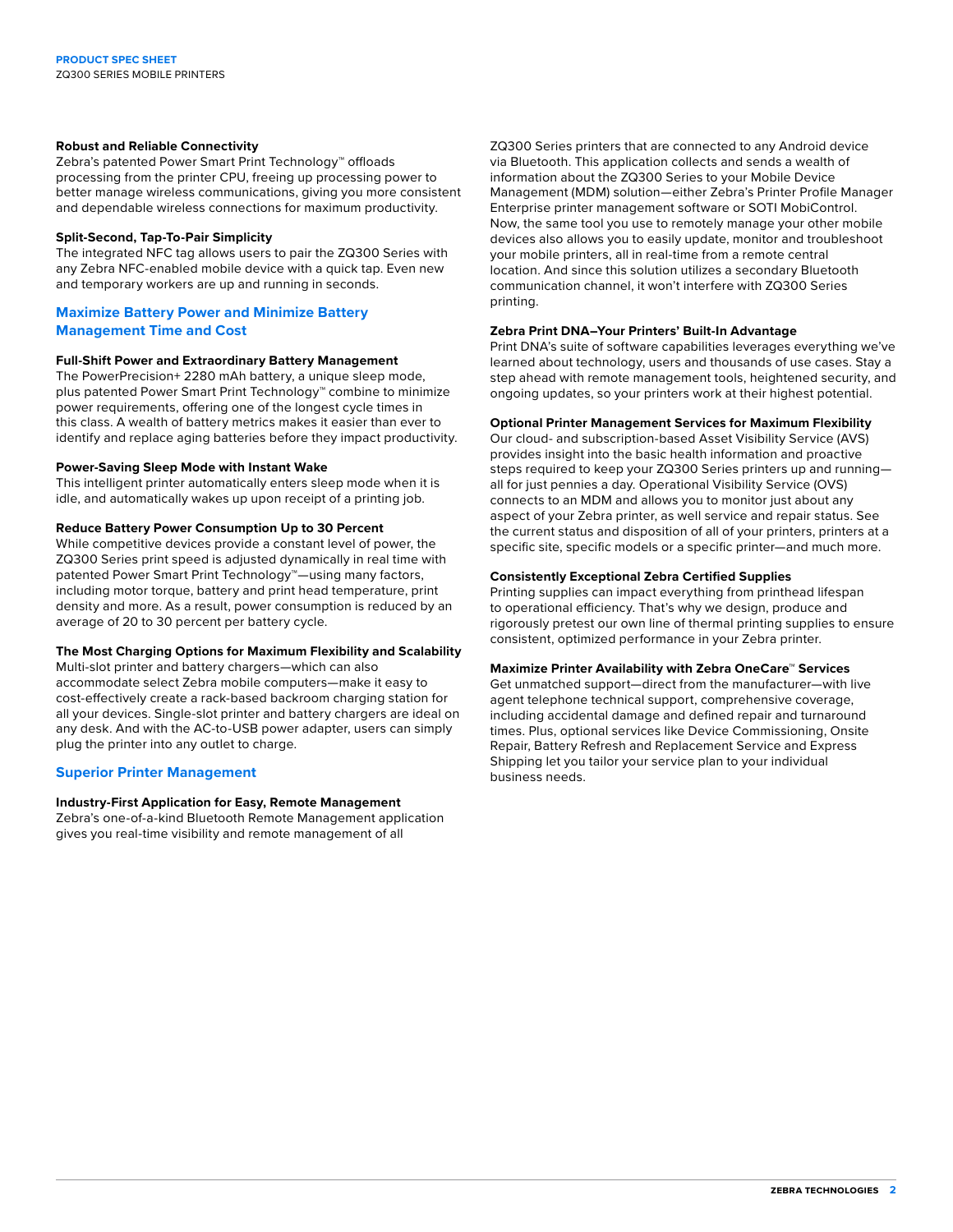## **ZQ300 Accessories**

The ZQ300 Series offers all the accessories you need, from power and charging to carrying and protection options, cables and more. Please refer to the Mobile Printer Accessory Guide, found on Zebra.com, for all the accessories available for the ZQ300 Series.

## **Chargers and Cradles**

## **Multi-Slot and Single-Slot**



### **5-Slot Docking Charger**

Dock and charge up to five ZQ300 Series printers simultaneously. This accessory ships complete with power supply and power cord. Select the part number with the appropriate line cord option for your region. Regions: US, EU, UK

## **3-Slot Docking Charger**

Dock and charge up to three PowerPrecison+ Li-Ion ZQ300 Series printer batteries at a time. The 3-slot battery charger ships with power supply and line cord. Select the part number with the appropriate line cord option for your region. Regions: US, EU, UK

## **1-Slot Docking Cradle**

Dock and charge a single ZQ300 Series printer. This accessory ships with a USB cable and an AC to USB adapter. Select the part number with the appropriate plug for the AC to USB adapter. Regions: US, EU, UK, Australia, Brazil, Korea

## **1-Slot Battery Charger**

Docks and charges a single PowerPrecision+ Li-Ion ZQ300 Series battery. Integrated power supply. Ships with line cord. Select the part number with the appropriate line cord for your region. Regions: US, EU, UK, Korea, Brazil, Australia

## **AC Adapter**



## **AC to USB Adapter**

Use this AC to USB Adapter to charge your ZQ300 Series printer. Select the appropriate part number with the appropriate plug for your region. Regions: US, UK, EU, Australia, Brazil, Korea, India

**Batteries**

## **PowerPrecision+ 2280 mAH Li-Ion Rechargeable Battery**

Spare printer battery (one battery ships with the printer). Battery Capacity: 2280 mA.

**In-Vehicle**



## **Cigarette to USB Adapter**

Charges the printer via the vehicle lighter power adapter. USB connection to printer; USB cable sold separately.

#### **Dual Charging Vehicle Adapter**

Charges a ZQ300 Series printer and a Zebra TC51 or TC56 mobile computer, simultaneously. Includes open ended and cigarette lighter adapter cables.

## **Vehicle Holder—Dashboard**

Attach the ZQ300 Series to the vehicle dashboard with this printer vehicle holder.

#### **Vehicle Holder—Windshield**

Attach the ZQ300 Series to the vehicle windshield with this printer vehicle holder.

Continued on following page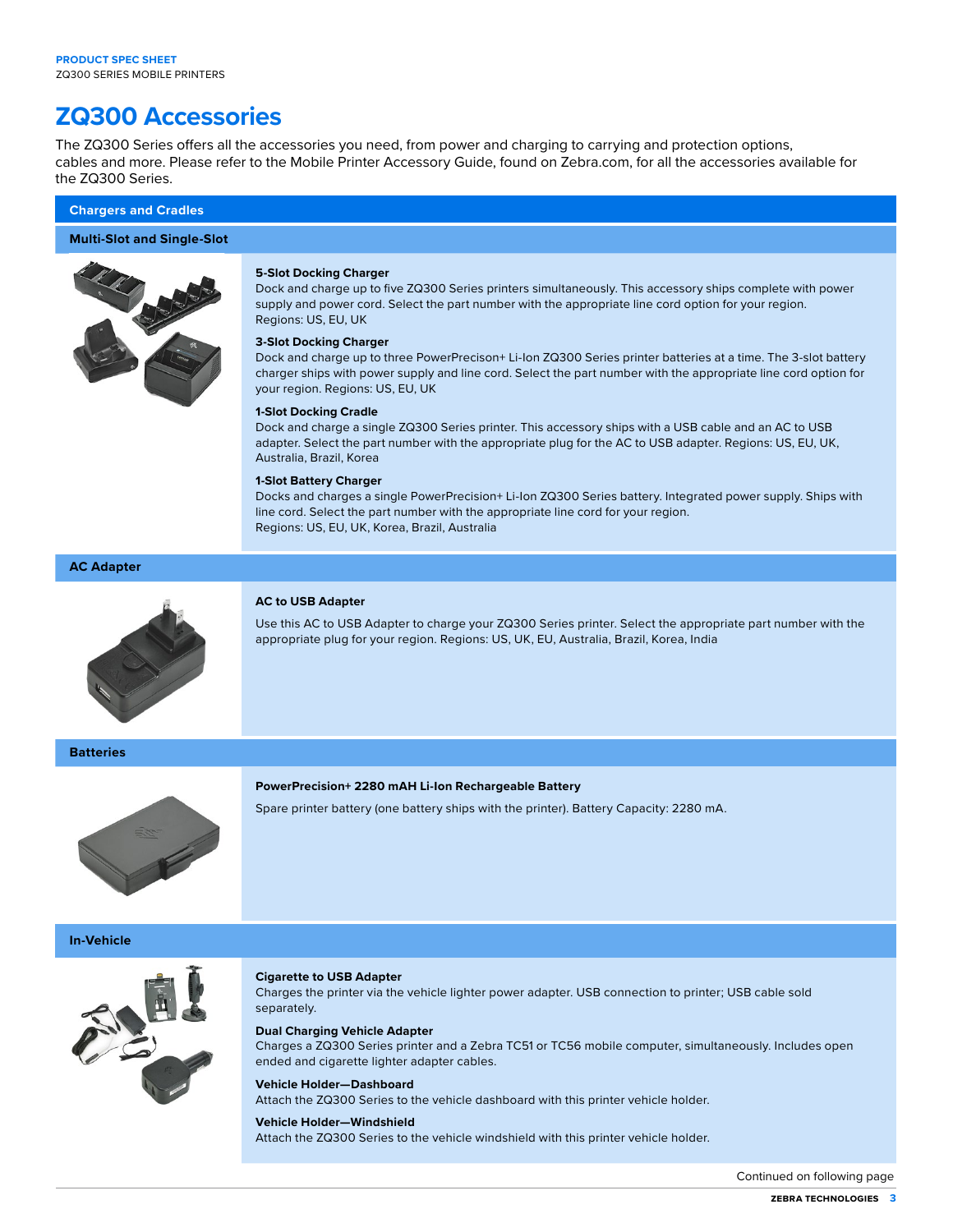## **ZQ300 Accessories (continued)**

## **Carrying and Protection Options**



## **Soft Case**

This soft case allows for easy attaching/detaching for wearability. Includes shoulder strap.

## **Shoulder Strap**

Easily carry the ZQ300 Series over the shoulder with this comfortable rugged shoulder strap.

## **Belt Clip**

Replacement belt clip (one belt clip ships with the printer); package of 5.

## **Cables and Other Accessories**



## **Spare USB Cables**

Spare USB Type A to Type C cable. Use with the AC-USB Adapter or the Cigarette Lighter Adapter to charge your printer. Printer includes one cable. (Available with 1 or 5 spare units).

## **Platen Roller**

Replace your ZQ300 Series platen roller.

## **Media Spacer**

Spacers for ZQ300 Series media compartment to accept 3 in./76.2 mm or 2 in./50.8 mm wide paper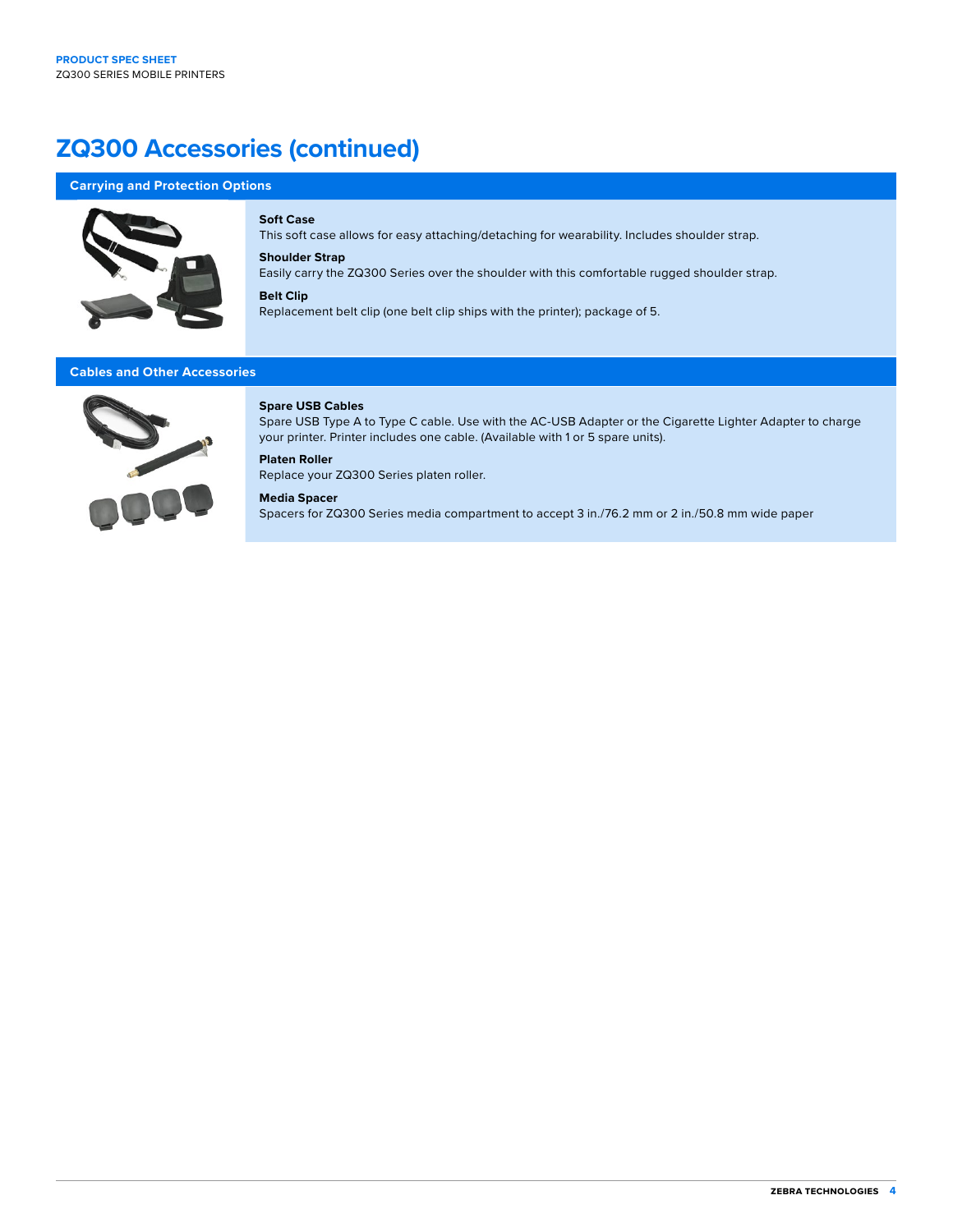## **Specifications**

| <b>Physical Characteristics</b>                |                                                                                                                                                                                                                                              |
|------------------------------------------------|----------------------------------------------------------------------------------------------------------------------------------------------------------------------------------------------------------------------------------------------|
| <b>Dimensions</b>                              | ZQ310: 130 mm L x 93.5 mm W x 49.5 mm H<br>5.12 in. L x 3.68 in. W x 1.95 in. H<br>ZQ320: 130 mm L x 93.5 mm W x 49.5 mm H<br>5.12 in. L x 3.68 in. W x 1.95 in. H                                                                           |
| Volume                                         | ZQ310: 600 cc/36.6 cubic in.<br>ZQ320: 757 cc/46 cubic in.                                                                                                                                                                                   |
| <b>Weight with battery</b>                     | ZQ310: 0.37 kg/0.81 lbs<br>ZQ320: 0.43 kg/0.95 lbs                                                                                                                                                                                           |
| <b>Printer Specifications</b>                  |                                                                                                                                                                                                                                              |
| <b>Operating System</b>                        | Link-OS® printer operating system                                                                                                                                                                                                            |
| <b>Print Method</b>                            | Direct Thermal                                                                                                                                                                                                                               |
| Resolution                                     | 203 dpi/8 dots mm                                                                                                                                                                                                                            |
| Memory                                         | 128MB RAM, 256MB Flash (48 MB User Available)                                                                                                                                                                                                |
| <b>Battery</b>                                 | Li-Ion 2280 mAh, 7.2V, PowerPrecision+                                                                                                                                                                                                       |
| Maximum<br><b>Print Width</b>                  | ZQ310 printer: 48 mm/1.89 in.<br>ZQ320 printer: 72 mm/2.83 in.                                                                                                                                                                               |
| Maximum<br><b>Print Speed</b>                  | Up to 4 ips (100 mm/s)                                                                                                                                                                                                                       |
| <b>Media Sensors</b>                           | <b>Black mark</b><br>(bar sensor is for the top side marks only)                                                                                                                                                                             |
| Programming<br>Languages                       | CPCL, ZPL. The ZPL programming language<br>ensures full compatibility with many other Zebra<br>printers                                                                                                                                      |
| Cutter                                         | Tear bar                                                                                                                                                                                                                                     |
| <b>Print Direction</b>                         | Horizontal and vertical                                                                                                                                                                                                                      |
| <b>Media Characteristics</b>                   |                                                                                                                                                                                                                                              |
| <b>Media Width</b>                             | ZQ310 printer:<br>58 mm +0.75 mm/2.28 in. +0.02 in.; spacers<br>available to support 50.8 mm +0.75 mm/2 in. +0.02<br>in. ZQ320 printer:<br>80 mm +0.75 mm/3.15 in. +0.02 in.; spacers<br>available to support 76 mm +0.75 mm/3 in. +0.02 in. |
| <b>Maximum Roll</b><br><b>Outside Diameter</b> | 40 mm/1.57 in.                                                                                                                                                                                                                               |
| <b>Media Holder</b>                            | Drop-in fixed media width (clamshell)                                                                                                                                                                                                        |
| <b>Media Thickness</b>                         | 0.05334 mm / 0.0021 in. to 0.16 mm/0.0063 in.                                                                                                                                                                                                |
| <b>Media Types</b>                             | Direct thermal: receipt paper, linerless labels                                                                                                                                                                                              |
| <b>Minimum Receipt</b><br>Length               | 12.5 mm/0.49 in.                                                                                                                                                                                                                             |
| <b>Maximum Receipt</b><br>Length               | Unconstrained in line mode                                                                                                                                                                                                                   |
| <b>Label Counter</b>                           | Odometer                                                                                                                                                                                                                                     |
| <b>Operating Characteristics</b>               |                                                                                                                                                                                                                                              |
| <b>Operating Temp.</b>                         | -15° to +50°C/5° to +122° F                                                                                                                                                                                                                  |
| <b>Storage Temp.</b>                           | -20° to 60°C/-4° to +140° F                                                                                                                                                                                                                  |
| Charging Temp.                                 | 0° to 40°C/0° to +140° F                                                                                                                                                                                                                     |
| <b>Operating Humidity</b>                      | 10% to 90% non-condensing                                                                                                                                                                                                                    |
| <b>IP Rating</b>                               | <b>IP54</b>                                                                                                                                                                                                                                  |
| <b>Drop Specification</b>                      | 1.5 m/5 ft. tested over operating temp. range                                                                                                                                                                                                |
| <b>Tumble Specification</b>                    | 500 free falls from 1 m/3.3 ft.                                                                                                                                                                                                              |

| Vibration                              | MIL STD 810                                                                                                                                                                                                                                                                                                                                                                                                                                                                                      |
|----------------------------------------|--------------------------------------------------------------------------------------------------------------------------------------------------------------------------------------------------------------------------------------------------------------------------------------------------------------------------------------------------------------------------------------------------------------------------------------------------------------------------------------------------|
| <b>Agency Approvals</b>                | FCC Part 15 and EN 55022 Class B limits; FCC,<br>IC, and European Standards for Bluetooth and<br>802.11a/b/g/n; T V and IEC 60950 standard for<br>Safety; NOM, C-Tick, VCCI, S-Mark, PSE, CCC, MII<br>Bluetooth SIG-registered and Wi-Fi certified                                                                                                                                                                                                                                               |
| <b>Validation Testing</b>              | The ZQ300 series printers have been tested with<br>industry-leading applications to verify<br>interoperability and improve overall optimization<br>with validated terminals. Zebra Independent<br>Software Vendor (ISV) Partners create industry<br>leading software solutions to solve business<br>problems. Zebra works closely with these<br>ISVs to integrate printing and other capabilities of<br>Zebra products. Zebra-validated applications can<br>be found at www.zebra.com/validation |
|                                        | <b>Communication And Interfaces Capabilities</b>                                                                                                                                                                                                                                                                                                                                                                                                                                                 |
| <b>Bluetooth</b>                       | BR/EDR, LE 4.2                                                                                                                                                                                                                                                                                                                                                                                                                                                                                   |
| <b>USB 2.0</b>                         | Client, Type- C™ connector                                                                                                                                                                                                                                                                                                                                                                                                                                                                       |
| <b>NFC</b>                             | Passive NFC tag                                                                                                                                                                                                                                                                                                                                                                                                                                                                                  |
| <b>Host OS Supported</b>               | Windows compatibility: (CE .NET, Pocket PC,<br>Windows Mobile 2002, Windows Mobile 2003<br>SE, Windows XP, 2000 and NT via Zebra Windows<br>printer driver and/or our Mobile SDK controls and<br>other applications) Android 2.3, 4.0, 4.1, iOS 5, iOS<br>6, iOS 7, iOS 10                                                                                                                                                                                                                       |
| <b>User Interface</b>                  | LEDs                                                                                                                                                                                                                                                                                                                                                                                                                                                                                             |
| <b>WLAN (Optional)</b>                 |                                                                                                                                                                                                                                                                                                                                                                                                                                                                                                  |
| WLAN                                   | 802.11ac                                                                                                                                                                                                                                                                                                                                                                                                                                                                                         |
| <b>WLAN Security</b>                   | TKIP, AES encryption, WPA, WPA2, 801.1X (WPA or<br>WPA2) EAP- FAST, EAP- TTLS, EAP-TLS, PEAP, LEAP                                                                                                                                                                                                                                                                                                                                                                                               |
| <b>WLAN Features</b><br>Supported      | 802.11r, 802.11d, 802.11i, Simultaneous WAN & BT<br>4.2, Fast roaming using Pairwise Master Key (PMK)<br>caching, Opportunistic Key Caching (OKC), or EAP<br><b>Fast Session resumption</b>                                                                                                                                                                                                                                                                                                      |
| <b>Internet Protocols</b><br>over WLAN | UDP/TCP, DHCP/BootP, FTP/Mirror, HTTP, SMTP /<br>POP3, Telnet, LPD, SNMP                                                                                                                                                                                                                                                                                                                                                                                                                         |
| <b>Barcode Symbologies</b>             |                                                                                                                                                                                                                                                                                                                                                                                                                                                                                                  |
| <b>Barcode Ratios</b>                  | 1.5:1, 2:1, 2.5:1, 3:1, 3.5:1                                                                                                                                                                                                                                                                                                                                                                                                                                                                    |
| <b>Linear Barcodes</b>                 | Codabar (NW-7), Code 39, Code 93, Code 128,<br>EAN-8, EAN-13, 2 and 5 digit add-on, Interleaved<br>2-of-5, UCC/EAN 128, UPC-A, UPC-E,2 and 5 digit<br>add-on                                                                                                                                                                                                                                                                                                                                     |
| 2D Barcodes                            | 2D Barcodes: Aztec Code, Data Matrix, GS1/<br>DataBar™ (RSS) family, MaxiCode, MicroPDF417,<br>PDF417, QR Code, TLC 39                                                                                                                                                                                                                                                                                                                                                                           |
| <b>Fonts/Graphics</b>                  |                                                                                                                                                                                                                                                                                                                                                                                                                                                                                                  |
| <b>CPCL/ZPL (Scalable)</b>             | Latin 9, Arabic, Cryillic, Hebrew, SourceCodePro,<br>NotoMono (CJK), Hans (CJK), Thai (Angsana)                                                                                                                                                                                                                                                                                                                                                                                                  |
| <b>CPCL (Bitmap)</b>                   | Simplified CN: 24x24 Msung, 16x16 SimSun, Trad<br>CN: 24x24 Mkai, 16x16 New Sans MT, Vietnamese:<br>16x16 Utah, Japanese 16x16 MS Gothic                                                                                                                                                                                                                                                                                                                                                         |
| ZPL                                    | Standard fonts: 25 bitmapped, smooth-scalable<br>(CG Triumvirate™ Bold Condensed), scalable<br>SourceCodePro, scalable NotoMono (CJK),<br>scalable Hans (CJK), Optional fonts: Downloadable<br>bitmapped and scalable fonts, *Contains UFST                                                                                                                                                                                                                                                      |

## **Markets and Applications**

## **Field Service**

- Invoices/Receipts
- nventory Lists
- Schedule Printouts • Parts Reconciliations

## **Transportation & Logistic**

## nvoices

- Receipts
- **Ticketing**

## **Government**

- Parking Violations
- E-citations
- Utility Meter Reading
- Postal Delivery Notices

## **DSD**

- **Invoices**
- Proof of Delivery

## **Notices**

• Receipts

## • End-of-Day Reports

- **Courier**
- nvoices